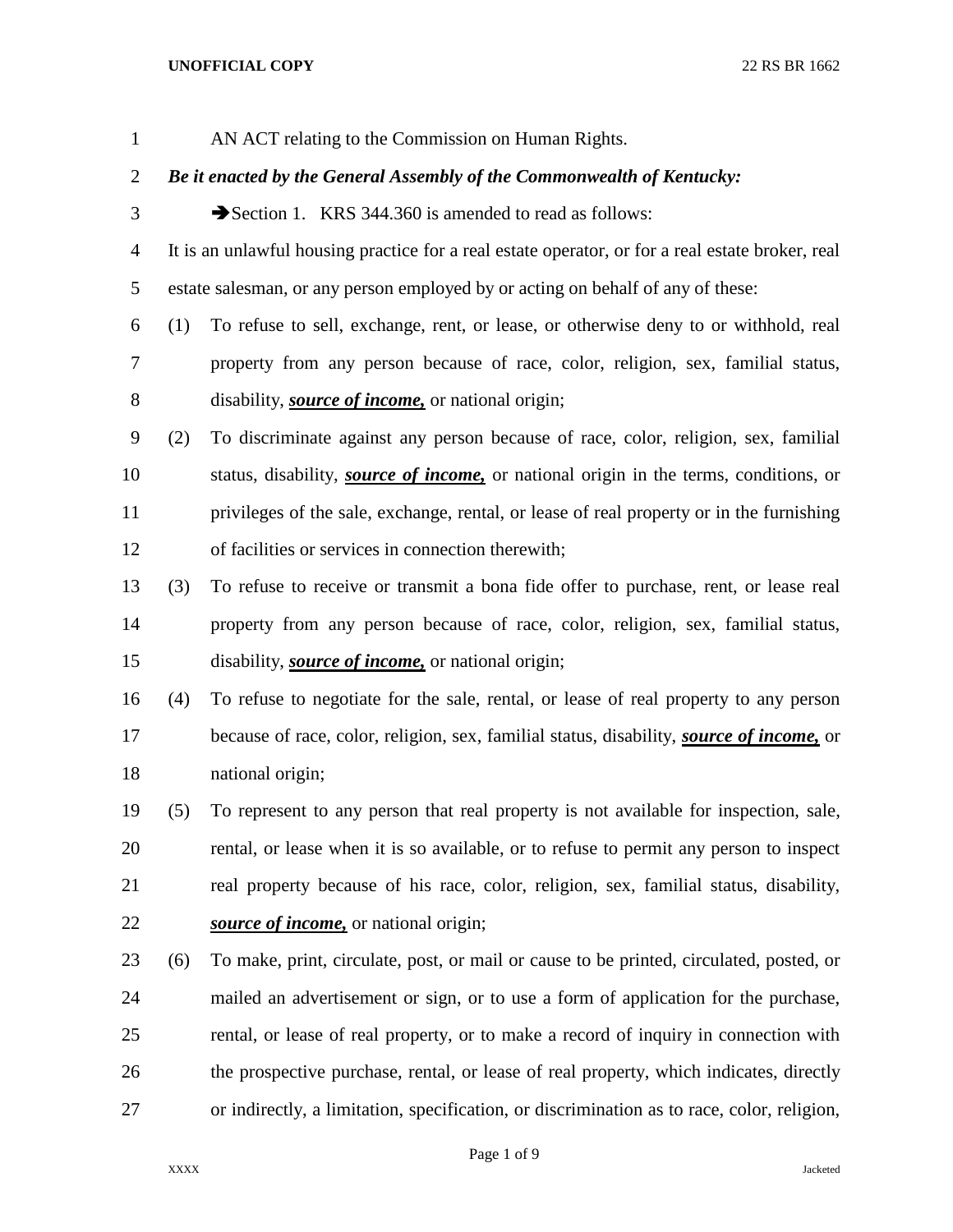| $\mathbf{1}$   |      |     | sex, familial status, disability, <i>source of income</i> , or national origin or an intent to   |
|----------------|------|-----|--------------------------------------------------------------------------------------------------|
| $\overline{c}$ |      |     | make such a limitation, specification, or discrimination;                                        |
| 3              | (7)  |     | To offer, solicit, accept, use, or retain a listing of real property for sale, rental, or        |
| 4              |      |     | lease with the understanding that any person may be discriminated against in the                 |
| 5              |      |     | sale, rental, or lease of that real property or in the furnishing of facilities or services      |
| 6              |      |     | in connection therewith because of his race, color, religion, sex, familial status,              |
| 7              |      |     | disability, <i>source of income</i> , or national origin;                                        |
| 8              | (8)  |     | To otherwise deny to or withhold real property from any person because of his race,              |
| 9              |      |     | color, religion, sex, familial status, disability, <i>source of income</i> , or national origin; |
| 10             | (9)  |     | To discriminate in the sale or rental, or to otherwise make unavailable or deny, a               |
| 11             |      |     | housing accommodation to any buyer or renter because of a disability of:                         |
| 12             |      | (a) | That buyer or renter;                                                                            |
| 13             |      | (b) | A person residing in or intending to reside in that housing accommodation                        |
| 14             |      |     | after it is so sold, rented, or made available; or                                               |
| 15             |      | (c) | Any person associated with that buyer or renter; or                                              |
| 16             |      |     | (10) To discriminate against any person in the terms, conditions, or privileges of sale or       |
| 17             |      |     | rental of a dwelling, or in the provision of services or facilities in connection with           |
| 18             |      |     | such housing accommodation, because of a disability of:                                          |
| 19             |      | (a) | That person; or                                                                                  |
| 20             |      | (b) | A person residing in or intending to reside in that housing accommodation                        |
| 21             |      |     | after it is sold, rented, or made available; or                                                  |
| 22             |      | (c) | Any person associated with that person.                                                          |
| 23             | (11) |     | For purposes of this section, discrimination includes:                                           |
| 24             |      | (a) | A refusal to permit, at the expense of the disabled person, reasonable                           |
| 25             |      |     | modifications of existing premises occupied or to be occupied by a person, if                    |
| 26             |      |     | the modifications may be necessary to afford the person full enjoyment of the                    |
| 27             |      |     | premises; except that, in the case of a rental, the landlord may, where it is                    |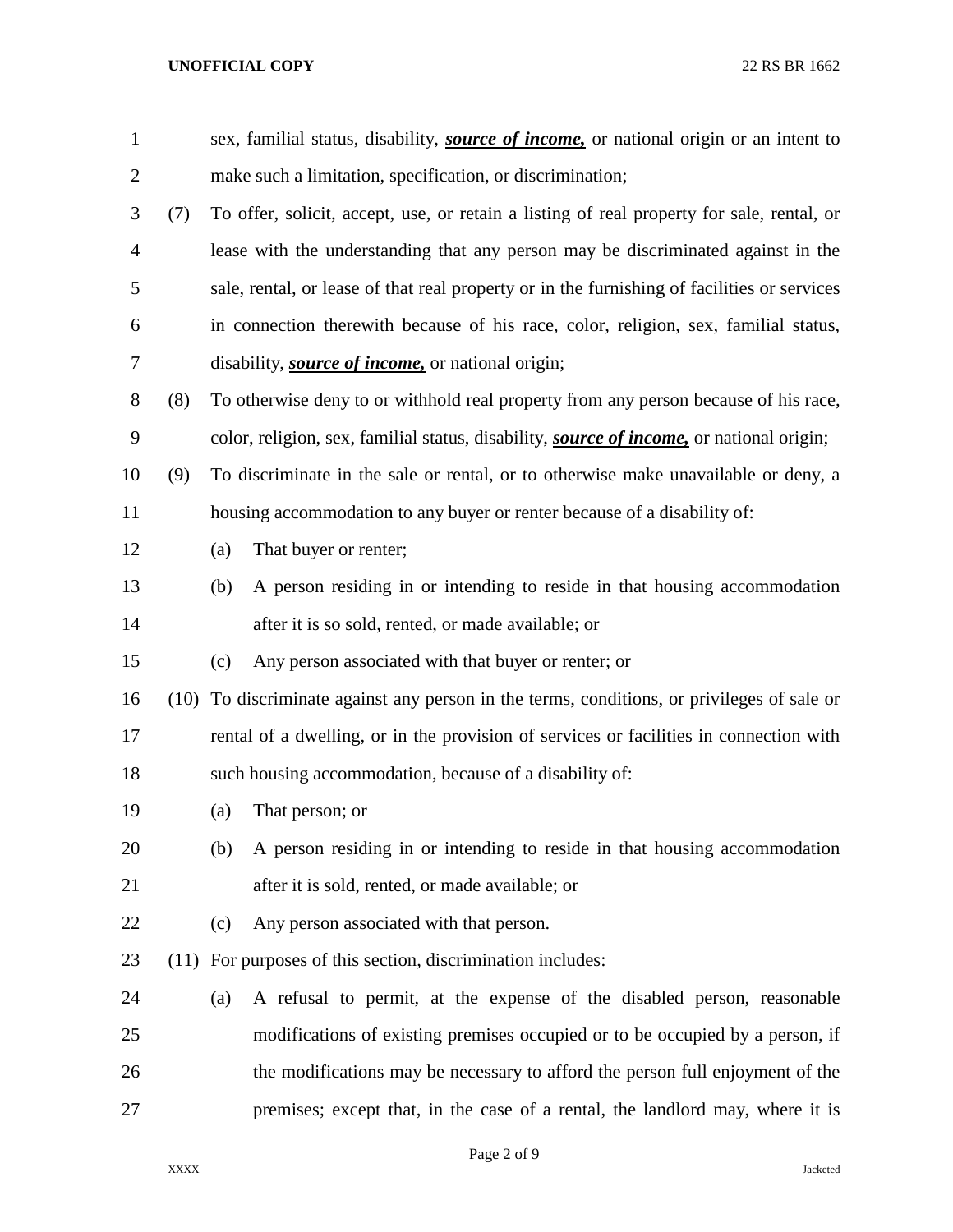| $\mathbf{1}$   |     | reasonable to do so, condition permission for a modification on the renter       |
|----------------|-----|----------------------------------------------------------------------------------|
| $\overline{2}$ |     | agreeing to restore the interior of the premises to the condition that existed   |
| 3              |     | before the modification, reasonable wear and tear excepted.                      |
| $\overline{4}$ | (b) | A refusal to make reasonable accommodations in rules, policies, practices, or    |
| 5              |     | services, when the accommodations may be necessary to afford the person          |
| 6              |     | equal opportunity to use and enjoy a housing accommodation; or                   |
| 7              | (c) | In connection with the design and construction of covered multifamily            |
| 8              |     | housing accommodations for first occupancy after January 1, 1993, a failure to   |
| 9              |     | design and construct those housing accommodations in a manner ensuring that      |
| 10             |     | they have at least one (1) entrance on an accessible route unless impractical to |
| 11             |     | do so because of the terrain or unusual characteristics of the site. Housing     |
| 12             |     | accommodations with a building entrance on an accessible route shall comply      |
| 13             |     | with the following requirements:                                                 |
| 14             |     | 1.<br>public<br>and common use portions of the housing<br>The<br>use             |
| 15             |     | accommodations shall be readily accessible to and usable by disabled             |
| 16             |     | persons;                                                                         |
| 17             |     | All the doors designed to allow passage into and within all premises<br>2.       |
| 18             |     | within the housing accommodations shall be sufficiently wide to allow            |
| 19             |     | passage by disabled persons in wheelchairs; and                                  |
| 20             |     | 3.<br>All premises within the housing accommodations shall contain the           |
| 21             |     | following features of adaptive design:                                           |
| 22             |     | An accessible route into and through the housing accommodation;<br>a.            |
| 23             |     | Light switches, electrical outlets, thermostats,<br>b.<br>and<br>other           |
| 24             |     | environmental controls in accessible locations;                                  |
| 25             |     | Reinforcements in bathroom walls to allow later installation of<br>$C_{\bullet}$ |
| 26             |     | grab bars; and                                                                   |
| 27             |     | Usable kitchens and bathrooms so that an individual in a<br>d.                   |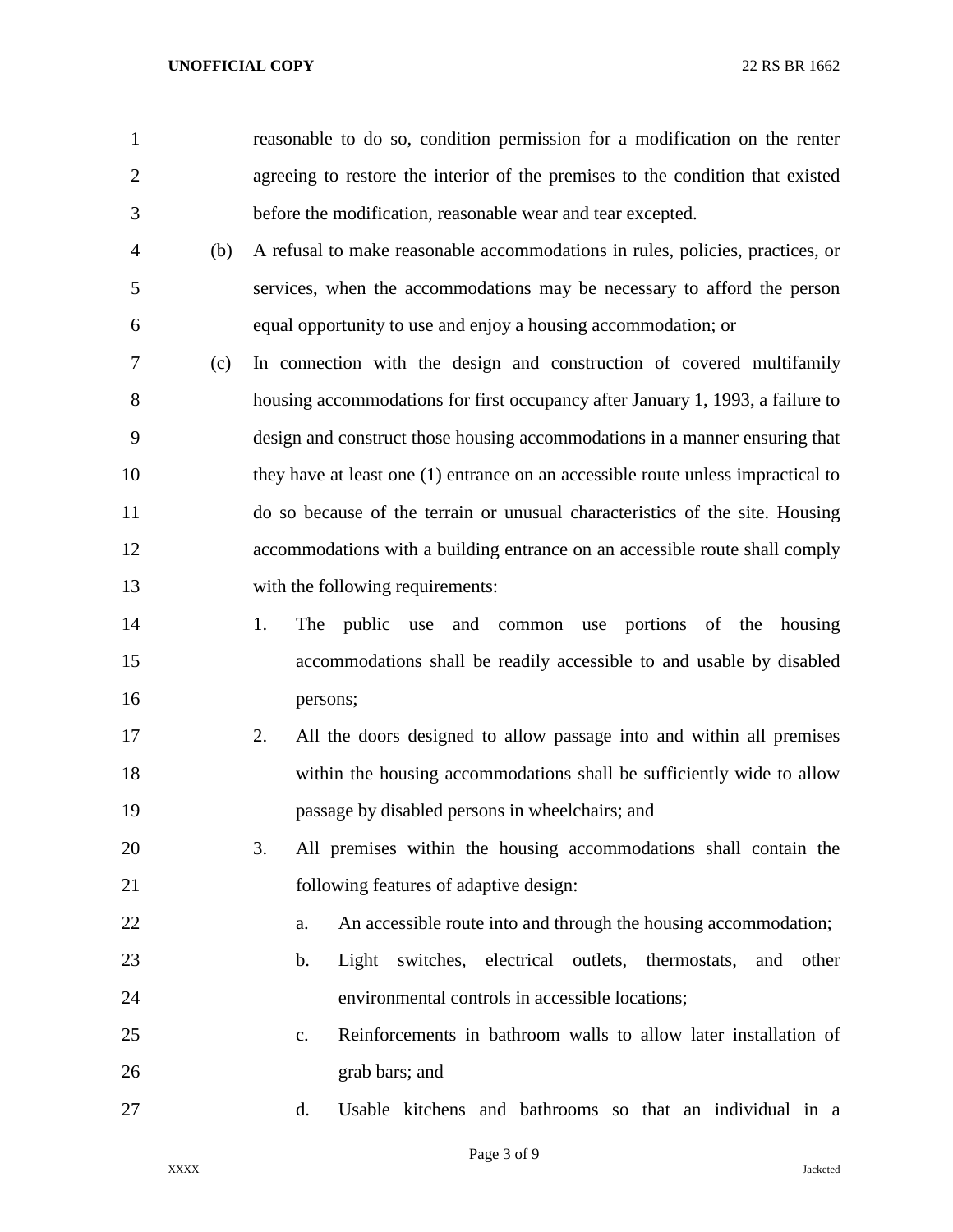| 1              |                  | wheelchair can maneuver about the space.                                                   |
|----------------|------------------|--------------------------------------------------------------------------------------------|
| $\overline{2}$ |                  | (12) Compliance with the appropriate requirements of the American National Standard        |
| 3              |                  | for buildings and facilities providing accessibility and usability for physically          |
| 4              |                  | disabled persons, (commonly cited as "ANSI A117.1 - 1986") suffices to satisfy the         |
| 5              |                  | requirements of subsection $(11)(c)$ 3. of this section.                                   |
| 6              |                  | $(13)$ As used in subsection $(11)$ of this section, the term "covered multifamily housing |
| 7              |                  | accommodation" means:                                                                      |
| 8              | (a)              | Buildings consisting of four $(4)$ or more units if the buildings have one $(1)$ or        |
| 9              |                  | more elevators; and                                                                        |
| 10             | (b)              | Ground floor units in other buildings consisting of two (2) or more units.                 |
| 11             |                  | $(14)$ As used in this section, "source of income":                                        |
| 12             | $\left(a\right)$ | Means any form of lawful income that can be verified, which a person can                   |
| 13             |                  | use to pay rental, mortgage, or other payments associated with the provision               |
| 14             |                  | of housing; and                                                                            |
| 15             | (b)              | May include child support, alimony, foster care subsidies, income derived                  |
| 16             |                  | from social security, grants, pensions, or any form of federal, state, or local            |
| 17             |                  | public assistance or housing assistance, including section 8 vouchers, or                  |
| 18             |                  | any other form of housing assistance payment or credit whether or not such                 |
| 19             |                  | <u>income or credit is paid or attributed directly to a landlord.</u>                      |
| 20             |                  | (15) Nothing in this section requires that a housing accommodation be made available to    |
| 21             |                  | an individual:                                                                             |
| 22             | (a)              | Whose tenancy would constitute a direct threat to the health or safety of other            |
| 23             |                  | individuals or whose tenancy would result in substantial physical damage to                |
| 24             |                  | the property of others; or                                                                 |
| 25             | <u>(b)</u>       | Who is not a United States citizen; a lawful permanent resident or lawful                  |
| 26             |                  | conditional resident; a person who holds an unexpired employment                           |
| 27             |                  | document issued by the United States Customs and Immigration Services; a                   |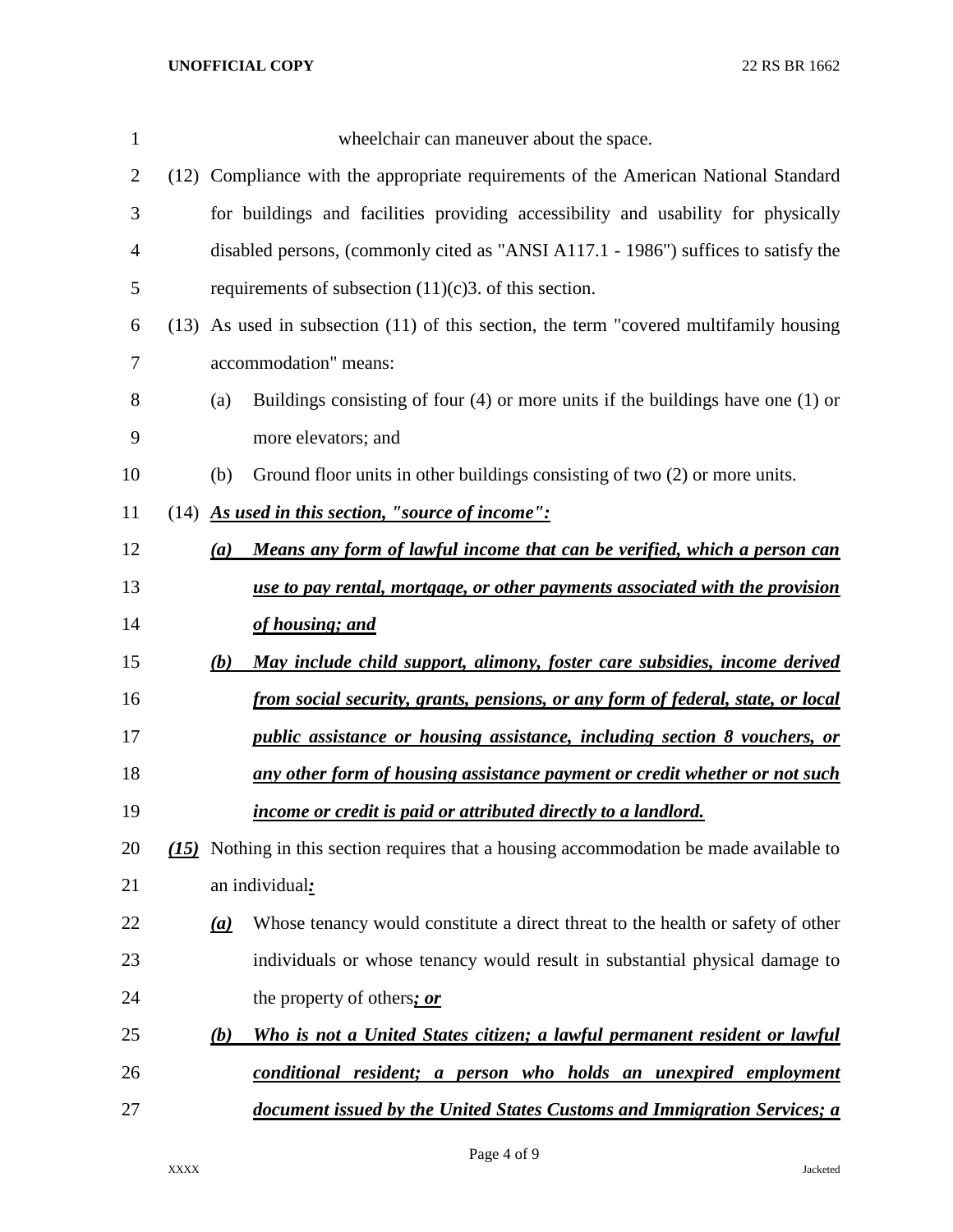# *foreign national who has obtained an appropriate visa, or as otherwise determined under Title 8 of the United States Code*.

3 Section 2. KRS 344.200 is amended to read as follows:

 (1) An individual claiming to be aggrieved by an unlawful practice other than a discriminatory housing practice, a member of the commission, or the Attorney General may file with the commission a written sworn complaint stating that an unlawful practice has been committed, setting forth the facts upon which the complaint is based, and setting forth facts sufficient to enable the commission to identify the persons charged (referred to as the respondent in this section, KRS 344.210, 344.230, and 344.240). The commission shall make reasonable accommodations to assist persons with disabilities in filing a written sworn complaint. The commission staff or a person designated pursuant to its administrative regulations shall promptly investigate the allegations of unlawful practice set forth in the complaint and shall within five (5) days furnish the respondent with a copy of the complaint. The complaint must be filed within one hundred eighty (180) days after the alleged unlawful practice occurs.

 (2) The commission or an individual designated pursuant to its administrative regulations shall determine within *sixty (60)*[thirty (30)] days after the complaint has been filed whether there is probable cause to believe the respondent has engaged in an unlawful practice. If it is determined that there is no probable cause to believe that the respondent has engaged in an unlawful practice, the commission shall issue an order dismissing the complaint and shall furnish a copy of the order to the complainant, the respondent, the Attorney General, and any other public officers and persons that the commission deems proper.

 (3) The complainant, within ten (10) days after receiving a copy of the order dismissing the complaint, may file with the commission an application for reconsideration of the order. Upon receiving a reconsideration application, the commission or an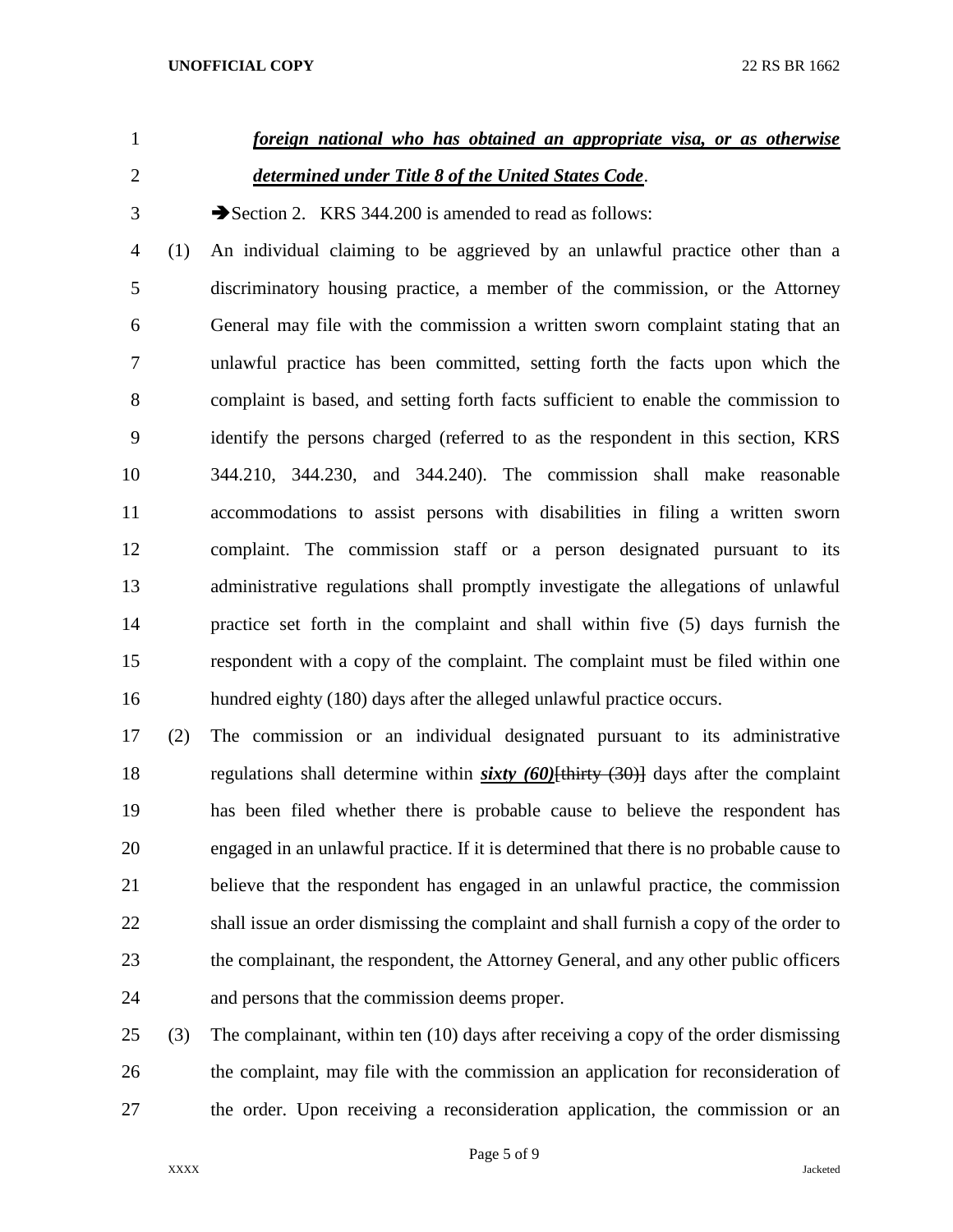individual designated pursuant to administrative regulation shall make a new determination within ten (10) days whether there is probable cause to believe that the respondent has engaged in an unlawful practice. If it is determined that there is no probable cause to believe that the respondent has engaged in an unlawful practice, the commission shall issue an order dismissing the complaint and furnishing a copy of the order to the complainant, the respondent, the Attorney General, and any other public officers and persons that the commission deems proper.

 (4) If the staff determines, after investigation, or if the commission determines after the review provided for in subsection (3) of this section that there is probable cause to believe that the respondent has engaged in an unlawful practice, the commission staff shall endeavor to eliminate the alleged unlawful practice by conference, conciliation, and persuasion. The terms of a conciliation agreement reached with a respondent may require him to refrain from the commission of unlawful discriminatory practices in the future and make any further provisions as may be agreed upon between the commission or its staff and the respondent. If a conciliation agreement is entered into, the commission shall issue and serve on the complainant an order stating its terms. A copy of the order shall be delivered to the respondent, the Attorney General, and any other public officers and persons that the commission deems proper. Except for the terms of the conciliation agreement, neither the commission nor any officer or employee thereof shall make public, without the written consent of the complainant and the respondent, information concerning efforts in a particular case to eliminate an unlawful practice by conference, conciliation, or persuasion whether or not there is a determination of probable cause or a conciliation agreement.

 (5) At the expiration of one (1) year from the date of a conciliation agreement, and at other times in its reasonable discretion, the commission staff may investigate

Page 6 of 9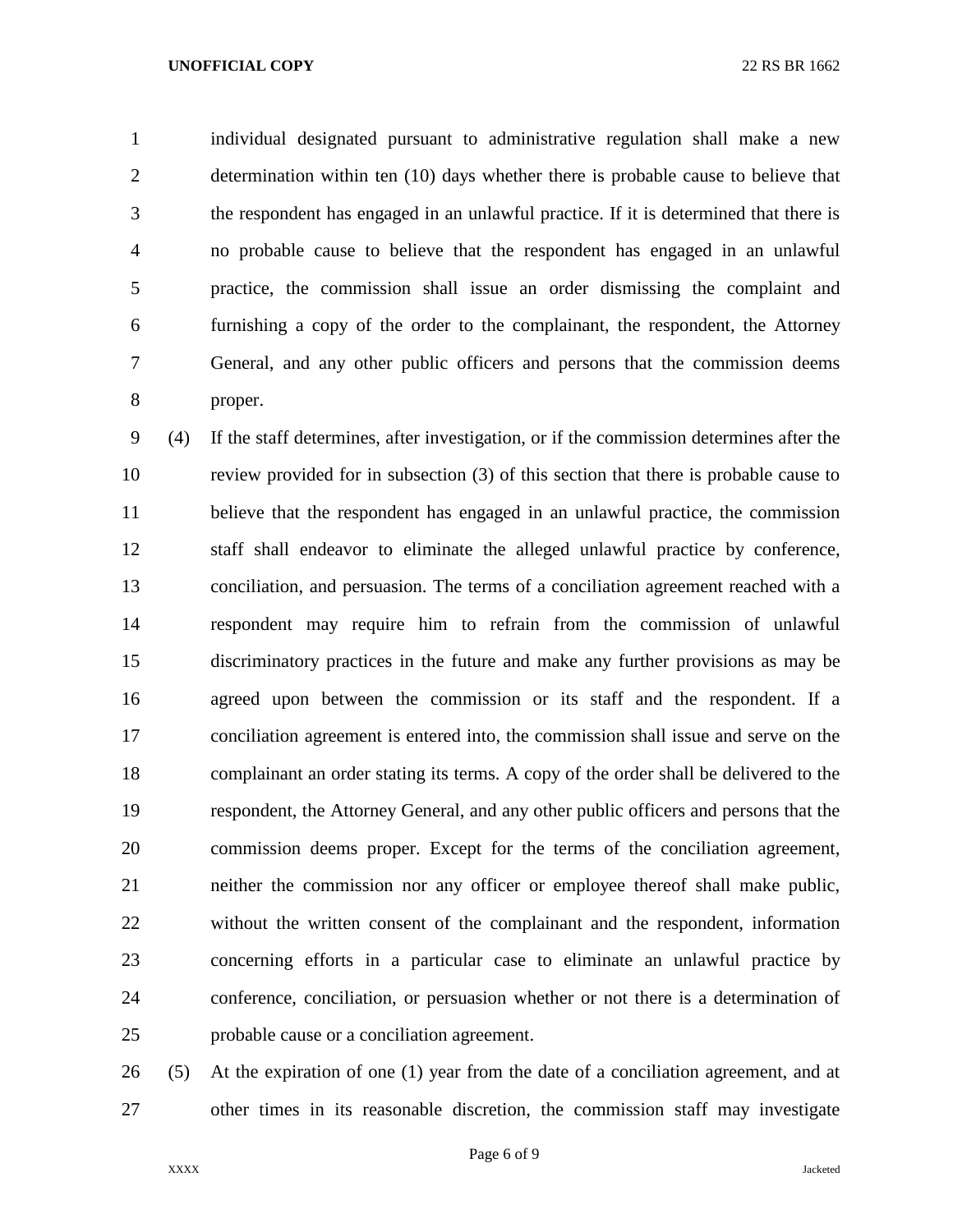whether the terms of the agreement have been and are being complied with by the respondent. Upon a finding that the terms of the agreement are not being complied with by the respondent, the commission shall take whatever action it deems appropriate to assure compliance.

 (6) At any time after a complaint is filed, the commission may file an action in the Circuit Court in a county in which the subject of the complaint occurs, or in a county in which a respondent resides or has his principal place of business, seeking appropriate temporary relief against the respondent, pending final determination of proceedings including an order or decree restraining him from doing or procuring any act tending to render ineffectual any order the commission may enter with respect to the complaint. The court shall have power to grant temporary relief or a restraining order as it deems just and proper.

(7) Nothing in this section shall apply to any discriminatory housing practice.

14 Section 3. KRS 344.240 is amended to read as follows:

 (1) Any complainant, respondent, or intervenor aggrieved by a final order of the commission, including a final order dismissing any complaint or stating the terms of a conciliation agreement, may obtain judicial review, and the commission may obtain an order of the court for enforcement of its final order, in a proceeding brought in the Circuit Court in a county in which the alleged unlawful practice which is the subject of the final order or complaint occurs or in which a respondent resides or has his principal place of business.

 (2) Except for a discriminatory housing practice, if the commission has failed to schedule a hearing in accordance with KRS 344.210(1) or has failed to issue a final order within one *(1) year*[hundred eighty (180) days] after the complaint is filed, the complainant, respondent, Attorney General, or an intervenor may petition the Circuit Court in a county in which the alleged unlawful practice set forth in the complaint occurs or in which the petitioner resides or has his principal place of

Page 7 of 9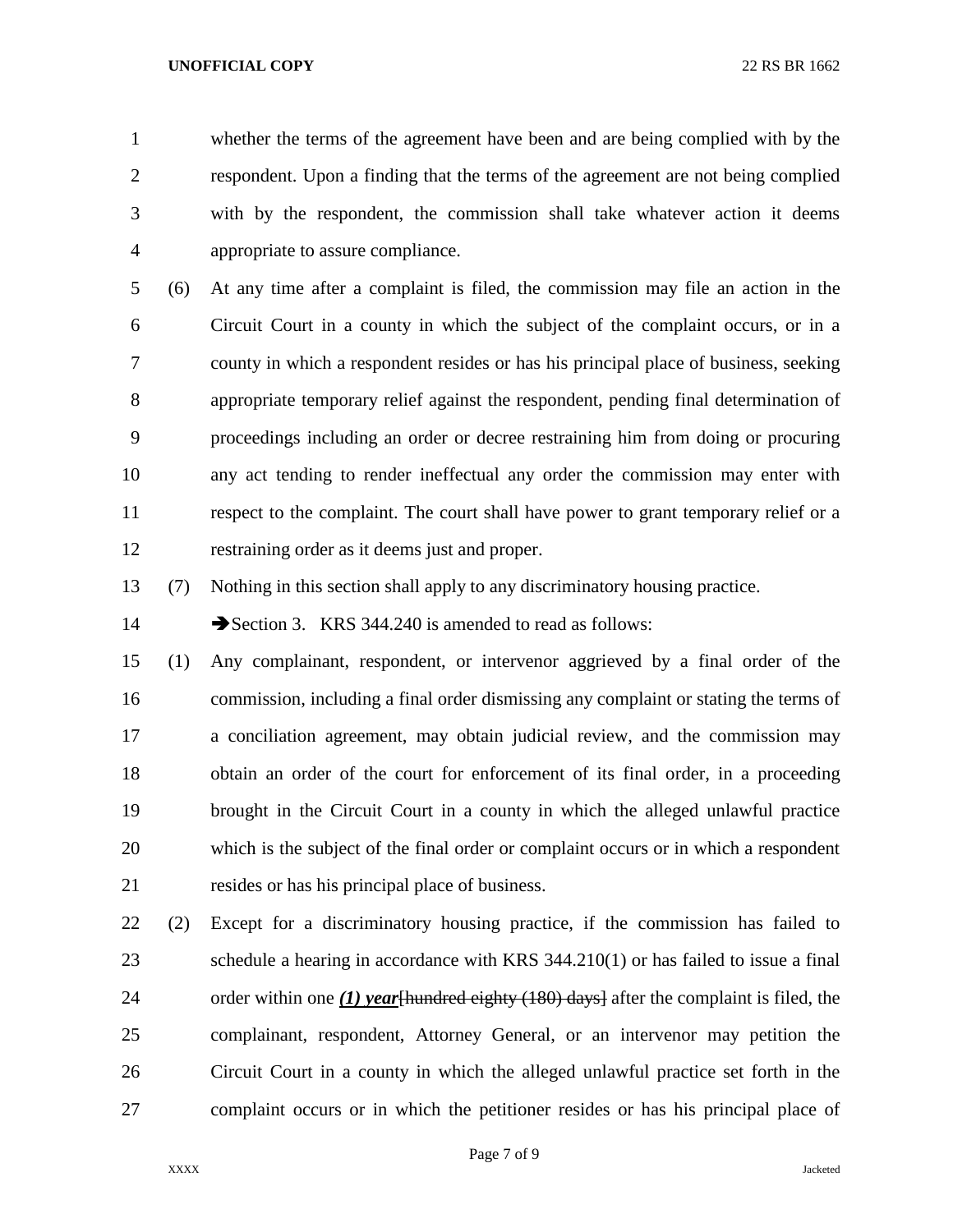| $\mathbf{1}$   |     |           | business for an order directing the commission to schedule a hearing or to issue its     |
|----------------|-----|-----------|------------------------------------------------------------------------------------------|
| 2              |     |           | final order. The court shall follow the procedure set forth in KRS Chapter 13B and       |
| 3              |     |           | this section so far as applicable.                                                       |
| $\overline{4}$ | (3) |           | If before the expiration of sixty $(60)$ days after the date of the commission order is  |
| 5              |     |           | entered for a discriminatory housing practice and no petition for review has been        |
| 6              |     |           | filed under subsection (1) of this section, any person entitled to under the             |
| 7              |     |           | discriminatory housing practice order may petition for a decree enforcing the order      |
| 8              |     |           | in the Circuit Court for the county in which the discriminatory housing practice is      |
| 9              |     |           | alleged to have occurred.                                                                |
| 10             | (4) |           | Except for subsection (2) of this section, all provisions in this section shall apply to |
| 11             |     |           | orders issued in a discriminatory housing practice proceeding.                           |
| 12             |     |           | Section 4. KRS 344.600 is amended to read as follows:                                    |
| 13             | (1) | (a)<br>1. | An aggrieved person may, not later than one (1) year after an alleged                    |
| 14             |     |           | discriminatory housing practice has occurred or terminated, file a                       |
| 15             |     |           | complaint with the commission alleging a discriminatory housing                          |
| 16             |     |           | practice. All other complaints of an alleged discrimination practice must                |
| 17             |     |           | be filed pursuant to the procedure described in KRS 344.200. The                         |
| 18             |     |           | commission, on its own initiative, or the Attorney General may also file                 |
| 19             |     |           | a complaint alleging a discriminatory housing practice.                                  |
| 20             |     | 2.        | The complaint shall be in writing and shall contain the information and                  |
| 21             |     |           | be in a form required by the commission.                                                 |
| 22             |     | 3.        | The commission may also investigate housing practices to determine                       |
| 23             |     |           | whether a complaint should be brought under this section.                                |
| 24             |     | (b)       | Upon the filing of the discriminatory housing practice complaint:                        |
| 25             |     | 1.        | The commission shall within ten $(10)$ five $(5)$ days serve written notice              |
| 26             |     |           | upon the aggrieved person acknowledging the filing and advising the                      |
| 27             |     |           | aggrieved person of the time limits and choice of forums provided in                     |

Page 8 of 9